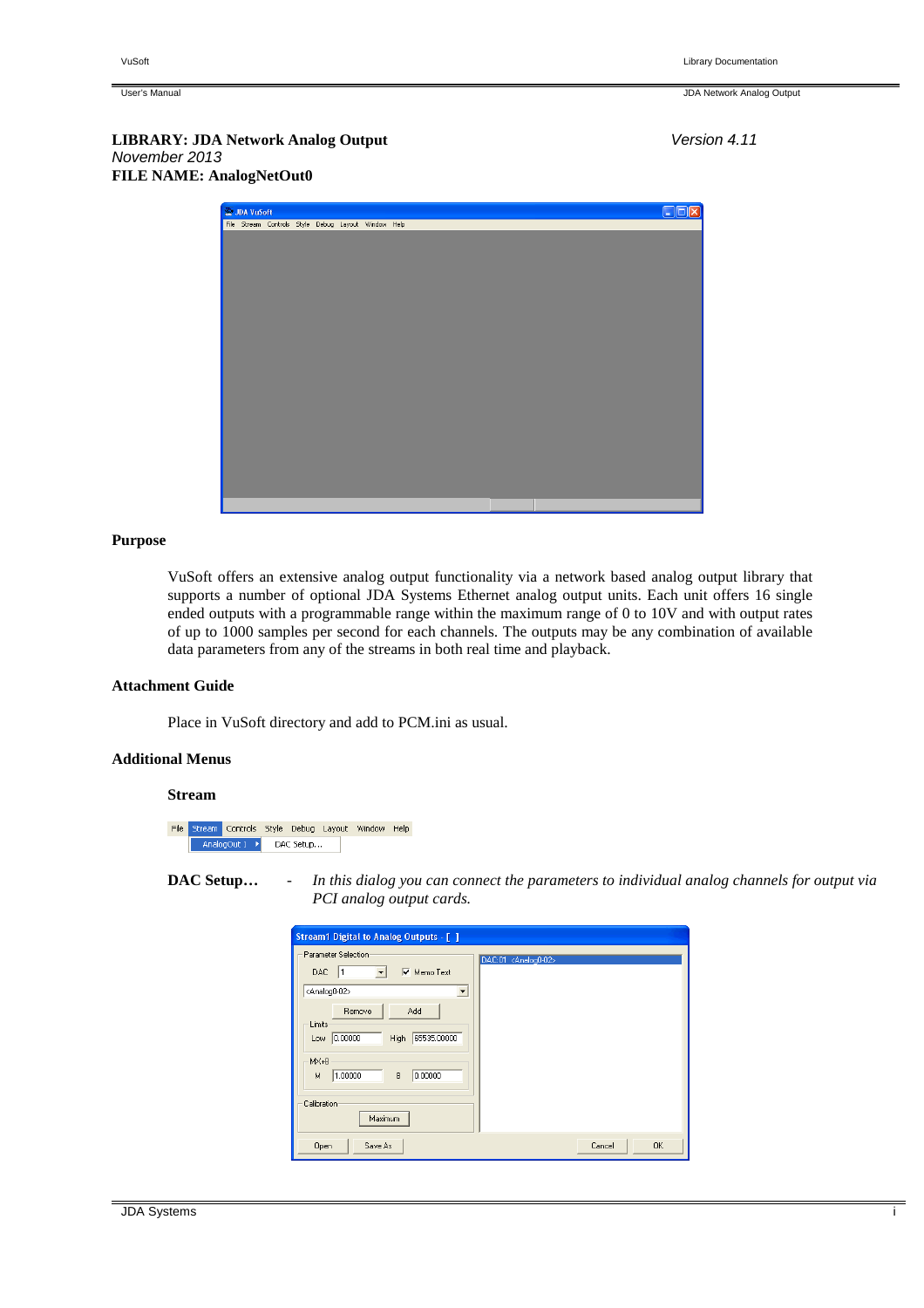## *Digital to Analog Outputs Dialog*

| <b>DAC</b>                      |                          | This allows the user to set the channel on which the parameter is to be                                                                                                                                                                                                                                              |
|---------------------------------|--------------------------|----------------------------------------------------------------------------------------------------------------------------------------------------------------------------------------------------------------------------------------------------------------------------------------------------------------------|
| Memo Text                       | $\overline{\phantom{a}}$ | outputted, only one parameter may be selected per channel<br>Show the memo text instead of the parameter name in the parameter<br>selection dialog                                                                                                                                                                   |
| <b>Parameter Selection Menu</b> | $\blacksquare$           | This allows the user to select the parameter they wish to be outputted<br>for a given channel.                                                                                                                                                                                                                       |
| Remove                          |                          | This removes a parameter from the Selected Parameter Box, this can<br>also be performed by double-clicking upon the parameter or by<br>selecting a new parameter from the Parameter Selection Menu and<br>clicking the Add button, then selecting Yes when asked if you would<br>wish to replace the existing entry. |
| Add                             | $\blacksquare$           | This adds a parameter to the Selected Parameter Box. A parameter<br>and channel must already be chosen. If a parameter selection already<br>exists for a given channel you will be asked if you wish to replace it.                                                                                                  |
| Low Limit                       | $\blacksquare$           | This sets the lower limit of the outputted parameter for appropriate<br>scaling.                                                                                                                                                                                                                                     |
| <b>High Limit</b>               | $\blacksquare$           | This sets the higher limit of the outputted parameter for appropriate<br>scaling.                                                                                                                                                                                                                                    |
| M                               | $\overline{\phantom{a}}$ | Allows setting of a multiplier for linear scaling. If not required set to 1.                                                                                                                                                                                                                                         |
| B                               | $\blacksquare$           | Allows setting of an offset for linear scaling. If not required set to 0.                                                                                                                                                                                                                                            |
| Calibration                     |                          | Allows settings of the output calibration method, Calibrate, 9.0V, 1.0V,<br>and 5V. Note: For normal operation this must be set to Calibration,<br>other settings will set all the outputs to the requested levels.                                                                                                  |
| <b>Selected Parameter Box</b>   | $\overline{\phantom{a}}$ | Contains the chosen parameter for a given channel.                                                                                                                                                                                                                                                                   |
| Open                            | $\overline{\phantom{a}}$ | Opens the Open Analog Output dialog.                                                                                                                                                                                                                                                                                 |
| Save As                         | $\overline{\phantom{a}}$ | Opens the Save Analog Output dialog.                                                                                                                                                                                                                                                                                 |
| Cancel                          |                          | Closes the Digital to Analog Outputs dialog, discarding all changes.                                                                                                                                                                                                                                                 |
| <b>OK</b>                       | $\blacksquare$           | Applies all changes and closes the Digital to Analog Outputs dialog.                                                                                                                                                                                                                                                 |

## **The JDA Systems 16 Channel Analog Output ENET Device**

The analog output device may be placed at any position on a suitable Ethernet connection supporting 100Mb/Sec or higher data rates. The unit requires a single 12V DC power input to operate and provides 16 single ended outputs with a programmable range within the maximum range of 0 to 10V and with output rates of up to 1000 samples per second for each channels. The outputs may be any combination of available data parameters from any of the streams in both real time and playback.

N.B. The analog output system relies on a fast and always available fast Ethernet connection. This is necessary as data buffering is not practical in such a system dues to the delays inherent in a system using data buffering. The analog outputs are designed to appear at the output with no noticeable delays for the user thus making them suitable for real time operation. If the Ethernet connection does not meet the requirements as set out here then the analog outputs should still run but noticeable dropouts may occasionally occur showing flat spots in the data where the last updated value will be held while waiting for new data.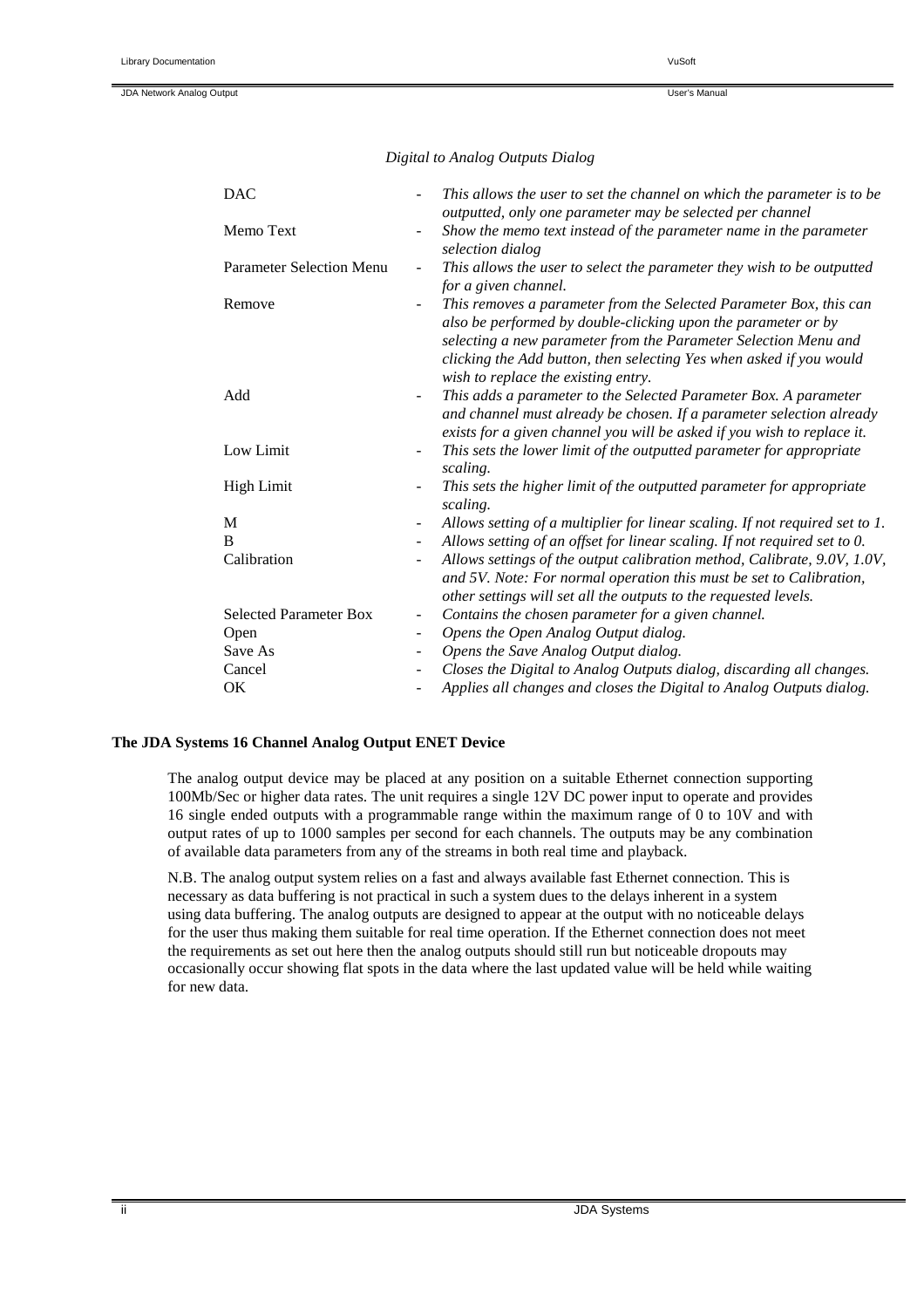User's Manual JDA Network Analog Output









# **The 16 Channel Analog Output ENET Unit**

#### **Rear Panel Connections**

The rear panel has four clearly marked connectors.

These are from left to right:

| Channel 9-16<br>Any range between 0-10V up to a maximum of 1-10V programmable |                                                               |  |  |  |
|-------------------------------------------------------------------------------|---------------------------------------------------------------|--|--|--|
| <b>Purpose</b>                                                                |                                                               |  |  |  |
| Analog Channel 9                                                              |                                                               |  |  |  |
| Analog Channel 10                                                             |                                                               |  |  |  |
| Analog Channel 11                                                             |                                                               |  |  |  |
| Analog Channel 12                                                             |                                                               |  |  |  |
| Analog Channel 13                                                             |                                                               |  |  |  |
| Analog Channel 14                                                             |                                                               |  |  |  |
| Analog Channel 15                                                             |                                                               |  |  |  |
| Analog Channel 16                                                             |                                                               |  |  |  |
| Analog Ground                                                                 |                                                               |  |  |  |
| Channel 1-8                                                                   | Any range between 0-10V up to a maximum of 1-10V programmable |  |  |  |
| <b>Purpose</b>                                                                |                                                               |  |  |  |
| Analog Channel 1                                                              |                                                               |  |  |  |
| Analog Channel 2                                                              |                                                               |  |  |  |
| Analog Channel 3                                                              |                                                               |  |  |  |
| Analog Channel 4                                                              |                                                               |  |  |  |
| Analog Channel 5                                                              |                                                               |  |  |  |
|                                                                               |                                                               |  |  |  |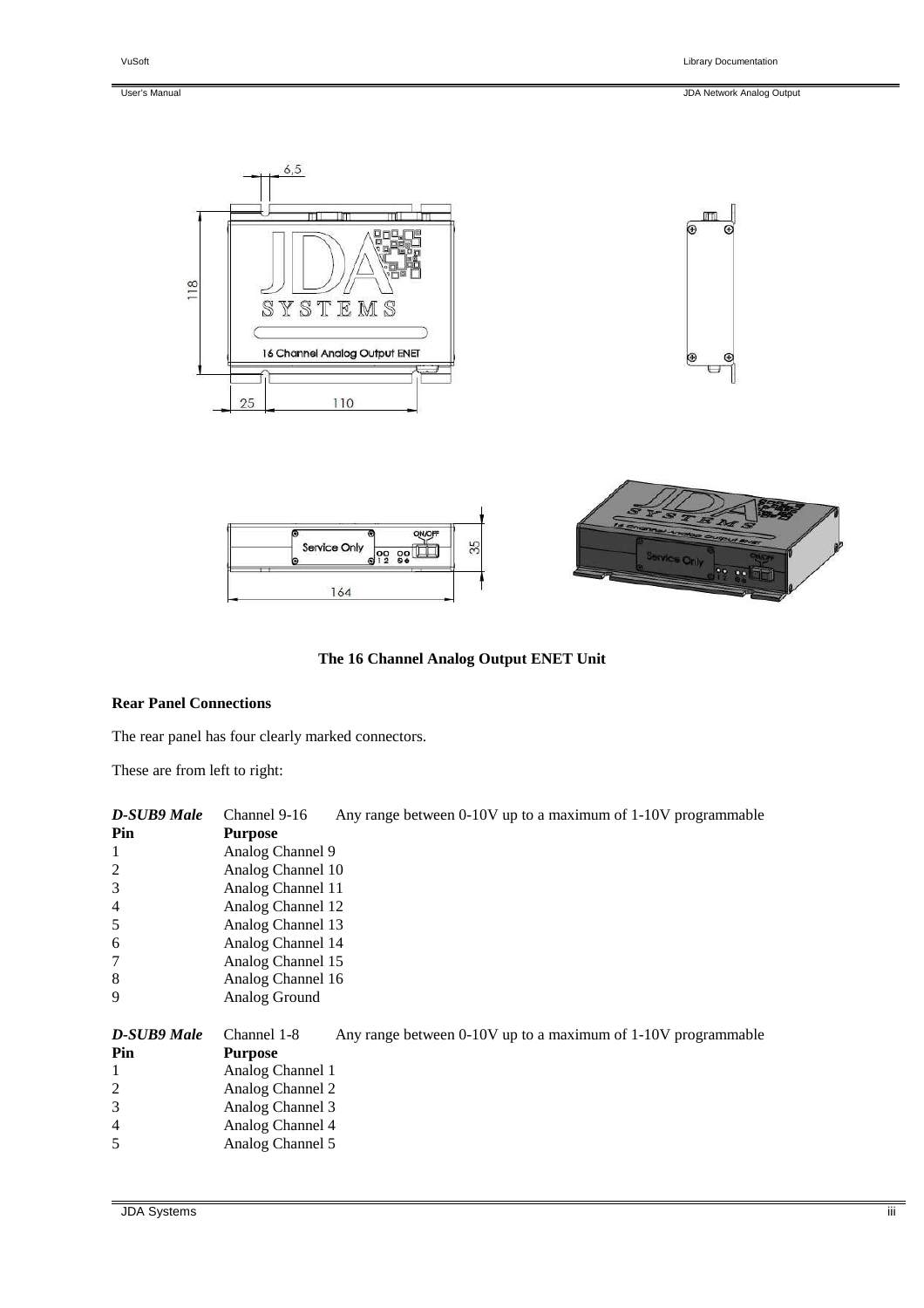|             | Analog Channel 6                |
|-------------|---------------------------------|
|             | Analog Channel 7                |
| -8          | Analog Channel 8                |
|             | Analog Ground                   |
| <i>RG45</i> | 100Mb/Sec Ethernet, full duplex |

*Power Socket* 12V DC minimum 1.5A +ve center pin.

#### **Front Panel Connections**

The front panel contains a power switch (left on) and a service cover which should only be removed and used by trained service personnel. Under this cover are found from left to right:

| <b>Reset Switch</b>    | Press and release to reset the unit.                                                                                                                                                                                                                                                                                                                                                                                    |                                                                                                                                                                                                                                                                                                                                                                                                                                                                                                                                                                                                                        |  |  |
|------------------------|-------------------------------------------------------------------------------------------------------------------------------------------------------------------------------------------------------------------------------------------------------------------------------------------------------------------------------------------------------------------------------------------------------------------------|------------------------------------------------------------------------------------------------------------------------------------------------------------------------------------------------------------------------------------------------------------------------------------------------------------------------------------------------------------------------------------------------------------------------------------------------------------------------------------------------------------------------------------------------------------------------------------------------------------------------|--|--|
| <b>10 Pin Socket</b>   | This is the programming socket for uploading new firmware using the provided programmer<br>and software.                                                                                                                                                                                                                                                                                                                |                                                                                                                                                                                                                                                                                                                                                                                                                                                                                                                                                                                                                        |  |  |
| <b>USB</b> Type B      | Remote control and initial setup interface. This interface represents an HID type device when<br>connected to any PC with a USB 2.0 standard interface. Entries sent to the unit via this<br>interface are held in non volatile memory and therefore are persistent to the unit. This interface<br>accepts HID serial communications via the provided HID interface software and responds to<br>the following commands: |                                                                                                                                                                                                                                                                                                                                                                                                                                                                                                                                                                                                                        |  |  |
| <b>Command</b>         |                                                                                                                                                                                                                                                                                                                                                                                                                         | <b>Purpose</b>                                                                                                                                                                                                                                                                                                                                                                                                                                                                                                                                                                                                         |  |  |
| !PTMC, SET, MAC XX. YY |                                                                                                                                                                                                                                                                                                                                                                                                                         | Sets the MAC address to be 00:14:A5:76:XX:YY where XX and<br>YY are hex between 00 and FF                                                                                                                                                                                                                                                                                                                                                                                                                                                                                                                              |  |  |
|                        | !PTMC,SET,IP AAA.BBB.CCC.DDD                                                                                                                                                                                                                                                                                                                                                                                            | Sets the IP address to be AAA.BBB.CCC.DDD where AAA to<br>DDD represents a valid IP address with the numeric values between<br>000 and 255 in decimal. Default 192.168.001.060                                                                                                                                                                                                                                                                                                                                                                                                                                         |  |  |
|                        |                                                                                                                                                                                                                                                                                                                                                                                                                         | !PTMC,SET,MASK AAA.BBB.CCC.DDD Sets the IP mask to be AAA.BBB.CCC.DDD where AAA to DDD<br>represents a valid IP mask with the numeric values between 000<br>and 255 in decimal. Default 255.255.255.000                                                                                                                                                                                                                                                                                                                                                                                                                |  |  |
| !PTMC,SET,PORT N       |                                                                                                                                                                                                                                                                                                                                                                                                                         | Sets the IP starting port to be N where N is a valid port number.<br>The starting port represents the access port for the values for analog<br>channel one. The unit requires a separate and unique port for each<br>analog channel. All ports apart from that for channel 1 are<br>generated automatically and sequentially starting at the port for<br>channel 1, for example analog channel 2 will have the port number<br>$N+1$ and analog channel 3 will have the port number $N+2$ etc. The<br>default starting port is 4502 and so the uses in this case ports 4502<br>thru 4517 for analog channels 1 thru 16. |  |  |
|                        | !PTMC, SET, NAME TEXTSTRING                                                                                                                                                                                                                                                                                                                                                                                             | Sets the text name of the unit itself. This name may contain up to a<br>maximum of 19 characters and may be used to uniquely identify the<br>unit.                                                                                                                                                                                                                                                                                                                                                                                                                                                                     |  |  |
| !PTMC,SET,IDENTIFY     |                                                                                                                                                                                                                                                                                                                                                                                                                         | Returns the text name of the unit itself. This name may contain up<br>to a maximum of 19 characters and may be used to uniquely<br>identify the unit.                                                                                                                                                                                                                                                                                                                                                                                                                                                                  |  |  |